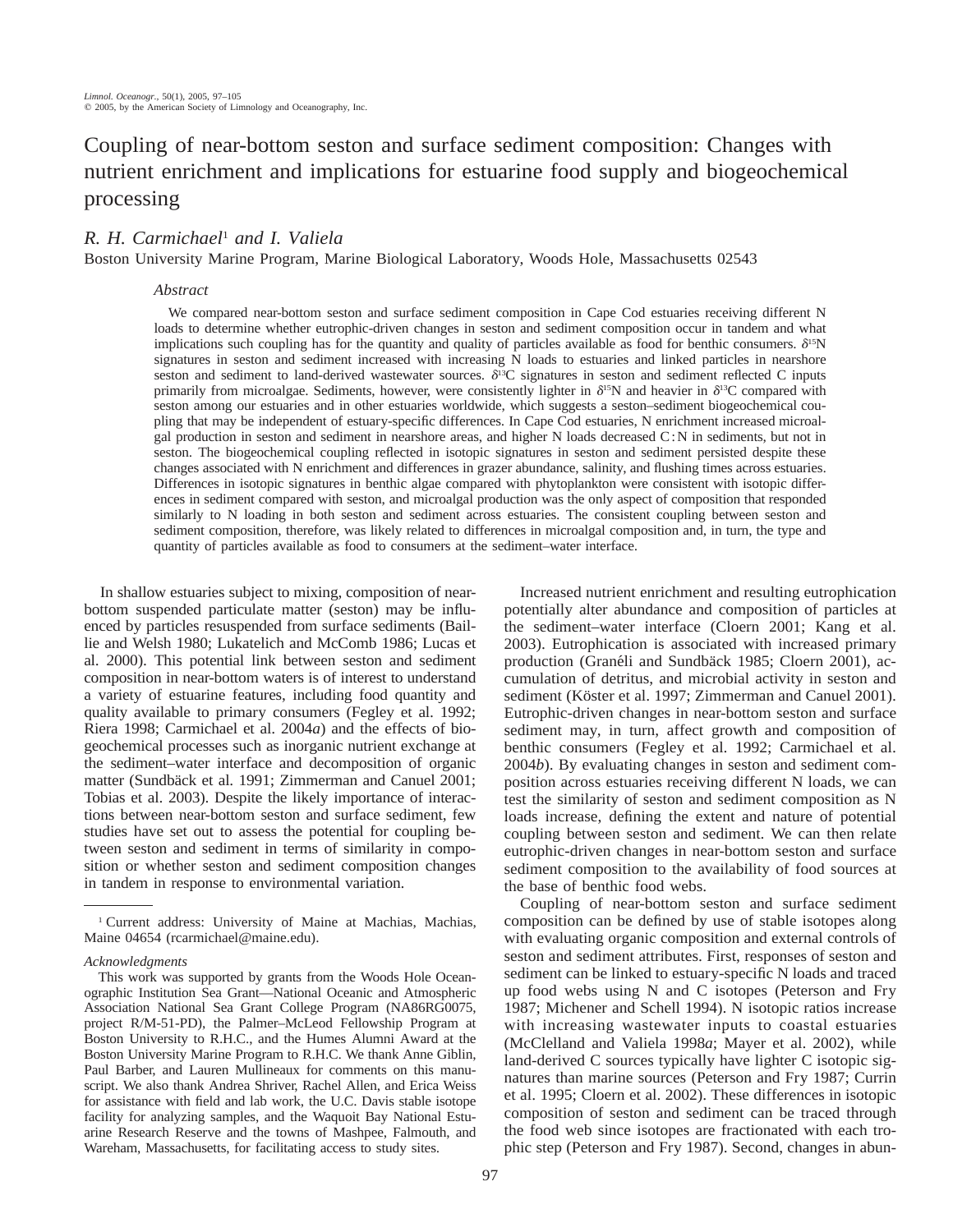dance and nutritional value of particles in seston and sediment can be quantified by measuring chlorophyll *a* (Chl *a*) concentration and C and N composition (Fegley et al. 1992; Valiela 1995). Third, changes in seston and sediment composition across different locations may be affected by external controls including estuary flushing times, salinity, temperature, abundance of grazers, and sediment grain size (Cloern 2001; Thornton et al. 2002), making these estuaryspecific variables potentially important to assessing seston– sediment coupling.

Estuaries of Cape Cod provide favorable locations to study the effects of different N loads on coupling of near-bottom seston and sediment composition. Different land uses on the watersheds of Cape Cod estuaries have resulted in different land-derived N inputs to receiving estuaries (Costa et al. unpubl.; Kroeger et al. 1999; Valiela et al. 2000). These N loads are large enough to span most of the range of land-derived N loads common to coastal estuaries (Valiela et al. 1992, 2000). We can thus compare near-bottom seston and surface sediment composition across these estuaries to determine whether different N loads alter seston–sediment coupling.

In this paper, we define similarities and differences in the composition of near-bottom seston and surface sediment to discern the extent of coupling between seston and sediment composition, compare changes in seston and sediment composition across estuaries receiving different land-derived N loads, and discern implications of these relationships for estuarine food supply. To do this, we measured  $\delta^{15}N$  and  $\delta^{13}C$ values, Chl *a*, carbon (C), and nitrogen (N) concentrations in near-bottom seston and surface sediment in each estuary. We then compared our results with similar data collected in other estuaries distributed worldwide to see whether the Cape Cod results were generally applicable. We also measured temperature, salinity, sediment grain size, and number of grazers to determine how external controls may have affected the coupling of seston and sediment composition at our sampling sites.

# Methods

*Sampling procedure*—To define seston and sediment composition and compare changes in composition as N enrichment increases, we collected near-bottom seston and surface sediment samples in eight Cape Cod estuaries, representing a wide range of N loads (Fig. 1, Table 1). Determination of N-loading rates is described in detail elsewhere (Valiela et al. 1997, 2000) but included measuring and/or modeling N inputs based on data collected for the entire watershed and N concentrations in groundwater collected at the seepage face around the periphery of each estuary. In this study, we collected two samples of seston and sediment at each of two sites per estuary, every 2 weeks from early June to mid-September 2001, for a total of 224 samples each of seston and sediment. The two sampling sites in each estuary were chosen to have similar depth  $(\sim 1 \text{ m at mean low water})$ , flow regimes, temperatures, and sediment grain size (Table 1). We sampled across equivalent low and intermediate tides in each estuary to capture similar tidal variation. To collect seston and sediment samples relevant to assessing benthic food webs, we further selected sites near shore but subtidal,



Fig. 1. Sampling sites in eight estuaries of Cape Cod, Massachusetts. WR = Weweantic River, WH = Wild Harbor,  $SN = Snug$ Harbor,  $GP = Green$  Pond,  $CR = Childs$  River,  $QR = Quashnet$ River,  $JP =$  Jehu Pond,  $SLP =$  Sage Lot Pond. Black dots indicate sampling sites in each estuary.

where primary consumers were abundant (Carmichael et al. 2004*b*).

To collect near-bottom seston, we sampled water  $\sim$ 10 cm from the sediment surface using a Wildco horizontal water sampler. We chose the Wildco sampler because preliminary studies determined that it efficiently captured near-bottom water samples without capturing sediments artificially resuspended by the sampling process. To avoid and detect sediment disturbance during sampling, we measured water depth carefully before collecting samples, changed sampling locations if disturbance was suspected, and collected a sufficient number of samples to allow statistical determination of any anomalous data points. Two liters of each water sample (200  $\mu$ m prefiltered) was then filtered onto a preashed 0.7- $\mu$ m Whatman GF/F filter.

To collect sediment samples, we used a 1-cm diameter syringe corer to take the top 3 cm of sediment and pooled sediment from three replicate cores at each sampling site. Sampling sediment to a depth of 3 cm was likely to capture not only the majority of active Chl *a* in Cape Cod sediments (Lukatelich and McComb 1986; Cahoon et al. 1999), but also the portion of sediment that is most likely important to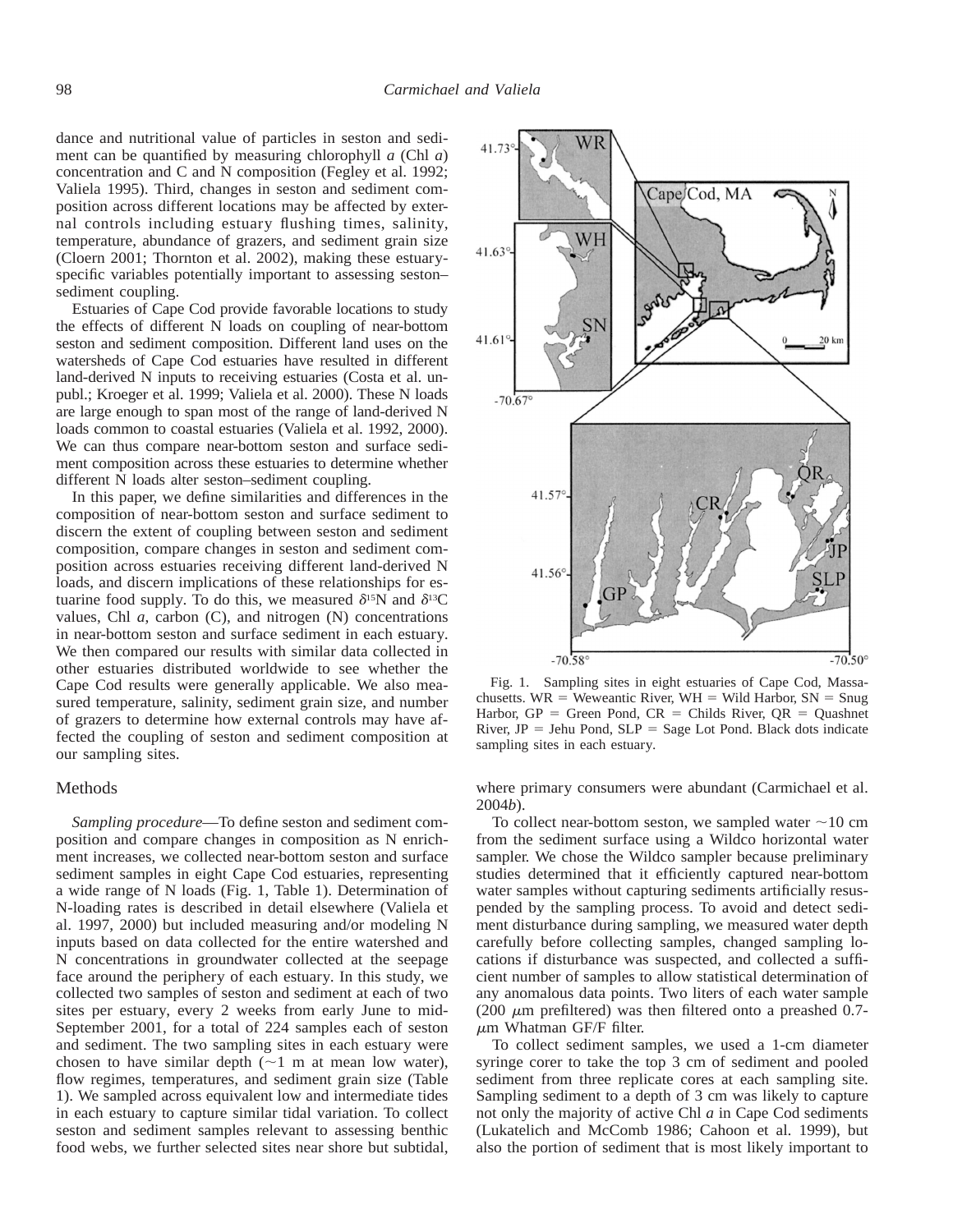Table 1. N load, estuary flushing time (*Tr*), mean water temperature, salinity, density of snails (*N. obsoletus*), and sediment and seston characteristics at two sampling sites in eight Cape Cod estuaries (cf. Fig. 1).\*

|                       | N load                                          |                     |                      |                    |              |                          | Sediment              |             | Seston                            |                                |
|-----------------------|-------------------------------------------------|---------------------|----------------------|--------------------|--------------|--------------------------|-----------------------|-------------|-----------------------------------|--------------------------------|
| Estuary               | $(kg \text{ N} \text{ ha}^{-1})$<br>$yr^{-1}$ ) | $T_{r}$ (d)         | Site                 | Temp $(^{\circ}C)$ | Salinity     | Snails<br>$(No. m^{-2})$ | Silt and clay<br>(% ) | Sand $(\%)$ | <b>SPM</b><br>$(mg L^{-1})$       | <b>POM</b><br>$(mg L^{-1})$    |
| Sage Lot Pond         | 14                                              | 1.50+               | 2                    | 25.3<br>25.1       | 29.8<br>25.4 | $\theta$<br>0            | 2<br>9                | 97<br>91    | $17.0 \pm 6.0$<br>$21.5 \pm 6.5$  | $3.9 \pm 1.0$<br>$6.1 \pm 1.3$ |
| Jehu Pond             | 21                                              | 1.101               |                      | 24.9               | 29.4         | $\theta$                 | 4                     | 96          | $27.4 \pm 3.9$                    | $5.5 \pm 0.7$                  |
| Wild Harbor           | 65                                              | 1.80\$              | $\overline{2}$       | 25.0<br>24.4       | 28.8<br>24.9 | 0<br>0                   | 6                     | 94<br>88    | $25.2 \pm 5.7$<br>$28.9 \pm 3.5$  | $5.0 \pm 0.7$<br>$5.8 \pm 1.1$ |
| Green Pond            | 178                                             | 1.40                | 2                    | 24.6<br>24.5       | 23.9<br>25.5 | $\theta$<br>360          | 11                    | 83<br>86    | $36.5 \pm 4.3$<br>$42.6 \pm 7.6$  | $7.6 \pm 1.4$<br>$8.6 \pm 1.6$ |
| Snug Harbor           | 236                                             | 1.80‡               | $\overline{c}$<br>л. | 25.1<br>25.4       | 29.0<br>18.4 | 333<br>$\theta$          | 8<br>8                | 84<br>78    | $23.0 \pm 3.7$<br>$27.2 \pm 4.9$  | $5.5 \pm 0.7$<br>$6.9 \pm 1.8$ |
| Weweantic River       | 339                                             | 1.148               | 2                    | 23.8<br>23.9       | 25.0<br>18.3 | $\Omega$<br>333          | 14<br>3               | 81<br>94    | $59.1 \pm 12.5$<br>$34.8 \pm 6.7$ | $9.0 \pm 1.9$<br>$8.1 \pm 1.5$ |
| <b>Ouashnet River</b> | 353                                             | 1.70+               | $\overline{c}$       | 24.0<br>23.9       | 17.7<br>21.9 | 158<br>$\theta$          | 3                     | 97<br>97    | $32.3 \pm 7.9$<br>$18.6 \pm 4.9$  | $7.3 \pm 1.0$<br>$5.8 \pm 0.8$ |
|                       |                                                 |                     | $\overline{2}$       | 23.1               | 23.1         | $\Omega$                 | 4                     | 96          | $14.2 \pm 1.6$                    | $5.3 \pm 0.5$                  |
| Childs River          | 601                                             | $2.00$ † $\ddagger$ | 2                    | 23.2<br>25.0       | 22.9<br>21.1 | 104<br>52                | 14<br>9               | 86<br>91    | $28.0 \pm 5.6$<br>$26.4 \pm 3.5$  | $6.6 \pm 0.7$<br>$6.2 \pm 0.5$ |

\* Sediment characteristics include percentage by weight of silt and clay ( $\leq 63 \mu m$ ) and sand (63  $\mu m$  to 2 mm). Seston data include total (SPM) and organic (POM) suspended particulate matter. N loading rates are from Valiela et al. (1997, 2000), except Wild Harbor and Weweantic River for which values were modified from Costa et al. (unpubl. data) according to Valiela et al. (2002).

† J. Kremer (unpubl. data).

‡ Kroeger et al. (in press).

§ Costa (unpubl. data).

\ Hoves and Ramsey (unpubl. data).

estuarine food supply (Carmichael et al. 2004*a,b*). We measured salinity and water temperature  $\sim$ 10 cm from the sediment surface at each site when seston and sediment samples were collected. Salinity and temperature were measured using a YSI 95 digital meter.

*Stable isotope analysis*—To determine isotopic signatures of seston and sediment, seston filters and subsamples of sediment from each site were dried to a constant weight at  $60^{\circ}$ C, and sediments were ground to a powder. C and N in both sample types were analyzed by continuous flow isotope ratio mass spectrometry (20–20 mass spectrometer, PDZ Europa) after sample combustion to  $CO<sub>2</sub>$  and  $N<sub>2</sub>$  in an online elemental analyzer (PDZ Europa Automatic Nitrogen and Carbon Analyzer-Gas Solid Liquid). Gases were separated on a Carbosieve G column (Supelco) before introduction to the isotope ratio mass spectrometer (IRMS).

*Organic composition of seston and sediment*—To determine the quantity and quality of organic particles recovered from seston and in sediment, we measured Chl *a,* C, and N concentrations, and C : N in both seston and sediment as well as the concentration of total suspended particulate matter (SPM) and particulate organic matter (POM) in seston. To measure Chl *a* concentration in seston and sediment, we extracted bulk sediments and filters containing seston with 90% acetone and used the spectrophotometric methods and equations of Lorenzen (1967). To determine C and N concentrations, we combusted filters and sediment in a Perkin-Elmer 2400 CHN elemental analyzer. We acidified sediments overnight  $(\sim 12$  h) by fuming with concentrated HCl to remove carbonates before combustion. This relatively mild method of acidification did not alter organic nitrogen concentrations. To determine total and organic particulate matter in seston, we quantified weight of seston per volume of water filtered and ashed filters at  $490^{\circ}$ C for 4 h.

*Grazer abundance*—To determine the potential effects of grazers on microalgae biomass, we noted the presence of any grazers at each site during the study. Snails were the only grazers consistently found at numbers higher than 10 per site where they were found. We quantified the potential effect of snails on algal biomass by counting the number of snails in four randomly oriented 30-cm2 plots, one time at each site, during the final 2 d of sampling. Results of this counting were consistent with general patterns in snail abundance observed throughout the study.

*Sediment grain size*—To determine sediment grain size, we sieved subsamples of wet sediment from each site. We sorted sediments into three fractions: clay + silt ( $\leq 63 \mu$ m), sand (63  $\mu$ m to 2 mm), and gravel ( $>$ 2 mm) (Wentworth 1922). Each particle size fraction was dried and weighed to determine percentage composition.

*Statistics*—For regression analyses N-loading rates and percentage wastewater were considered to have no error, allowing use of type I regression. Type II regression analysis was used for comparison with all other independent variables. For most comparisons, data were combined to calculate a mean value for each of the eight Cape Cod estuaries, with each data point representing  $\sim$ 28 individual samples.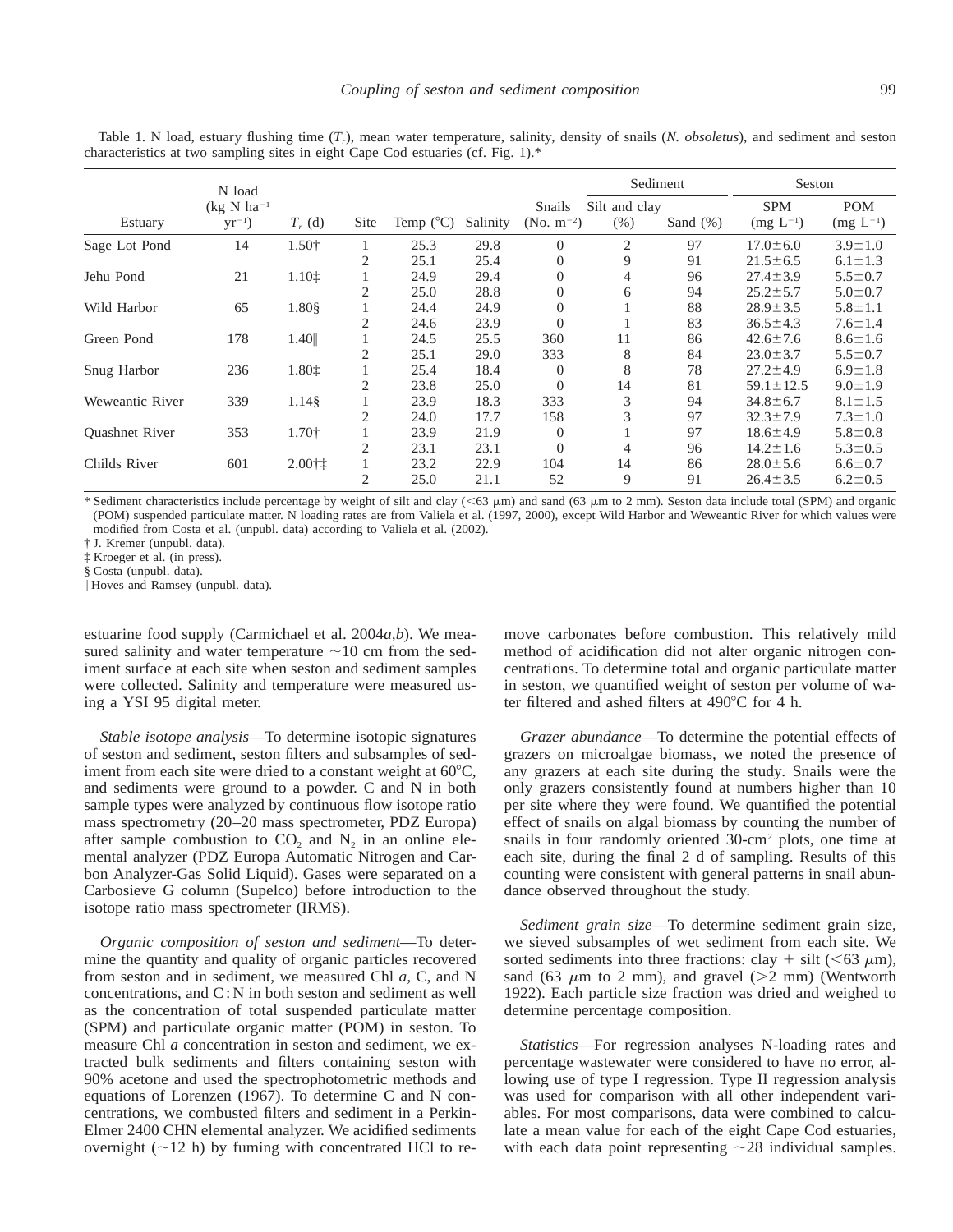

Fig. 2. (A and B) Mean ( $\pm$  standard error)  $\delta^{15}N$  and (C and D)  $\delta^{13}$ C in seston and sediment compared with (A and C) N-loading rate and (B and D) percentage contribution of wastewater to total N load among eight Cape Cod estuaries. N-loading rates are shown in Table 1, and percentage wastewater contributions are from Costa (unpubl. data), modified according to Valiela et al. (2002), Kroeger et al. (1999), and Valiela et al. (2000). ( $\delta^{15}$ N vs. N load, seston, *y*  $= 0.66 \ln x + 2.48$ ,  $r^2 = 0.63$ ,  $F_7 = 10.24$ ,  $p = 0.02$ ; sediment, *y*  $= 0.78 \ln x + 0.56$ ,  $r^2 = 0.55$ ,  $F_7 = 7.34$ ,  $p = 0.04$ ;  $\delta^{15}$ N vs. percentage wastewater, seston,  $y = 1.09 \ln x + 2.00$ ,  $r^2 = 0.80$ ,  $F_7$  $= 24.36, p = 0.003$ ; sediment,  $y = 1.30 \ln x + 0.07$ ,  $r^2 = 0.72$ ,  $F_7 = 15.76$ ,  $p = 0.01$ ). WR = Weweantic River. Where no error bars are present, error was smaller than symbol.

Statistical tests were performed as indicated in the text using StatView 5.0.1.

### Results and discussion

 $\delta^{15}N$  *and*  $\delta^{13}C$  *in seston and sediment*—N isotopic signatures in near-bottom seston and surface sediment showed significant logarithmic increases with increasing N load to the watersheds of the eight Cape Cod estuaries (Fig. 2A) and with increasing contribution of wastewater to total N load (Fig. 2B). Wastewater contribution to N load was a better predictor of  $\delta^{15}N$  signatures in seston and sediment ( $r^2$  = 0.80 and 0.72, respectively) than N-loading rate  $(r^2 = 0.63)$ and 0.55, respectively), consistent with McClelland and Valiela (1998*a*) and Cole et al. (2004). The magnitude of  $\delta^{15}N$ values and the logarithmic responses we measured have been found in other estuaries and freshwater bodies (Lake et al. 2001; Cole et al. 2004; Carmichael et al. 2004*a*). These data emphasize potential for N enrichment to affect detectable changes in characteristics of near-bottom water and surface sediment particularly at relatively low N loads (Carmichael et al. 2004*a*).

The precise reason for a logarithmic response by  $\delta^{15}N$  in seston and sediment to increasing N loads is unknown, but it may be related to changes in abundance and composition

of primary producers across estuaries. Previous studies have found the magnitude of  $\delta^{15}N$  in producers varies among species, and producer species composition and dominance may change with increasing N loads to estuaries (Valiela et al. 1992; McClelland and Valiela 1998*a,b*; Carmichael et al. 2004*b*). If these changes occur as N loads increase but at relatively low N loads (Carmichael et al. 2004 $a$ ,  $b$ ),  $\delta^{15}$ N values in seston and sediment across estuaries would reflect the change in N sources as N loads increase, as well as the change in composition of primary producers. The logarithmic response by  $\delta^{15}N$  in seston and sediment may reflect the combination of these two effects.

The rates at which  $\delta^{15}N$  values in near-bottom seston and surface sediment responded to increasing N load or to increasing percentage wastewater were not significantly different (Fig. 2A,B, test for homogeneity of slopes [Sokal and Rohlf 1981], N load,  $F_{1,12} = 0.10$ ,  $p = 0.75$ ; percentage wastewater,  $F_{1,12} = 0.29$ ,  $p = 0.60$ ). The *y* intercepts of each regression, however, differed between seston and sediment (analysis of covariance, N load,  $F_{1,13} = 9.34$ ,  $p = 0.01$ ; percentage wastewater,  $F_{1,13} = 15.73$ ,  $p = 0.002$ ), driven by the consistently heavier N isotopic signatures of seston. These results demonstrate that  $\delta^{15}N$  in seston and sediment responded similarly to increasing N load across the eight estuaries, but the magnitude of response was consistently greater in seston compared with sediment.

 $\delta^{13}$ C values in seston and sediment were independent of N-loading rate or percentage contribution of wastewater (Fig. 2C,D) but reflected sources of organic matter available in the different estuaries, with  $\delta^{13}$ C in seston significantly (*t*  $= 2.5$ ,  $p = 0.03$ , df  $= 13$ ) lighter than in sediment (Fig. 2C,D).  $\delta^{13}$ C values ranged from  $-16\%$  to  $-21\%$  in sediment (Fig. 2C,D), which suggests sediments were comprised primarily of marsh-derived and benthic micralgal sources (Peterson and Fry 1987; Currin et al. 1995; Cloern et al. 2002).  $\delta^{13}$ C values in seston ranged from  $-18\%$  to  $-24\%$ (Fig. 2C,D), reflecting marine phytoplankton and freshwater sources (Peterson and Fry 1987; Currin et al. 1995; Cloern et al. 2002). One estuary in particular, Weweantic River (WR, Table 1), bore primarily freshwater-derived  $\delta^{13}C$  signatures (Fig. 2C,D). These data suggest C composition differed between near-bottom seston and surface sediment, but  $\delta^{13}$ C in seston and sediment responded similarly to these changes across estuaries, with the magnitude of response greater in sediment than seston.

 $Cape$   $Cod$   $\delta^{15}N$  *and*  $\delta^{13}C$  *values compared with other sites*—To determine whether the biogeochemical relationships we observed between near-bottom seston and surface sediment occur in other systems, we compared our results with pair-wise comparisons of seston and sediment for  $\delta^{15}N$ (Fig. 3A) and  $\delta^{13}$ C (Fig. 3B) values reported in the literature. To perform these analyses, we compared our data with a detailed literature review of  $\delta^{15}N$  in estuarine seston and sediments (Fig. 3A; Owens 1987) and to more recent studies where both seston and surface sediments were collected at common locations in relatively shallow estuaries by methods similar to ours (Fig. 3, ''Other studies''). Where possible, we limited our comparison to studies that reported spring and summer or year-round mean values because we collected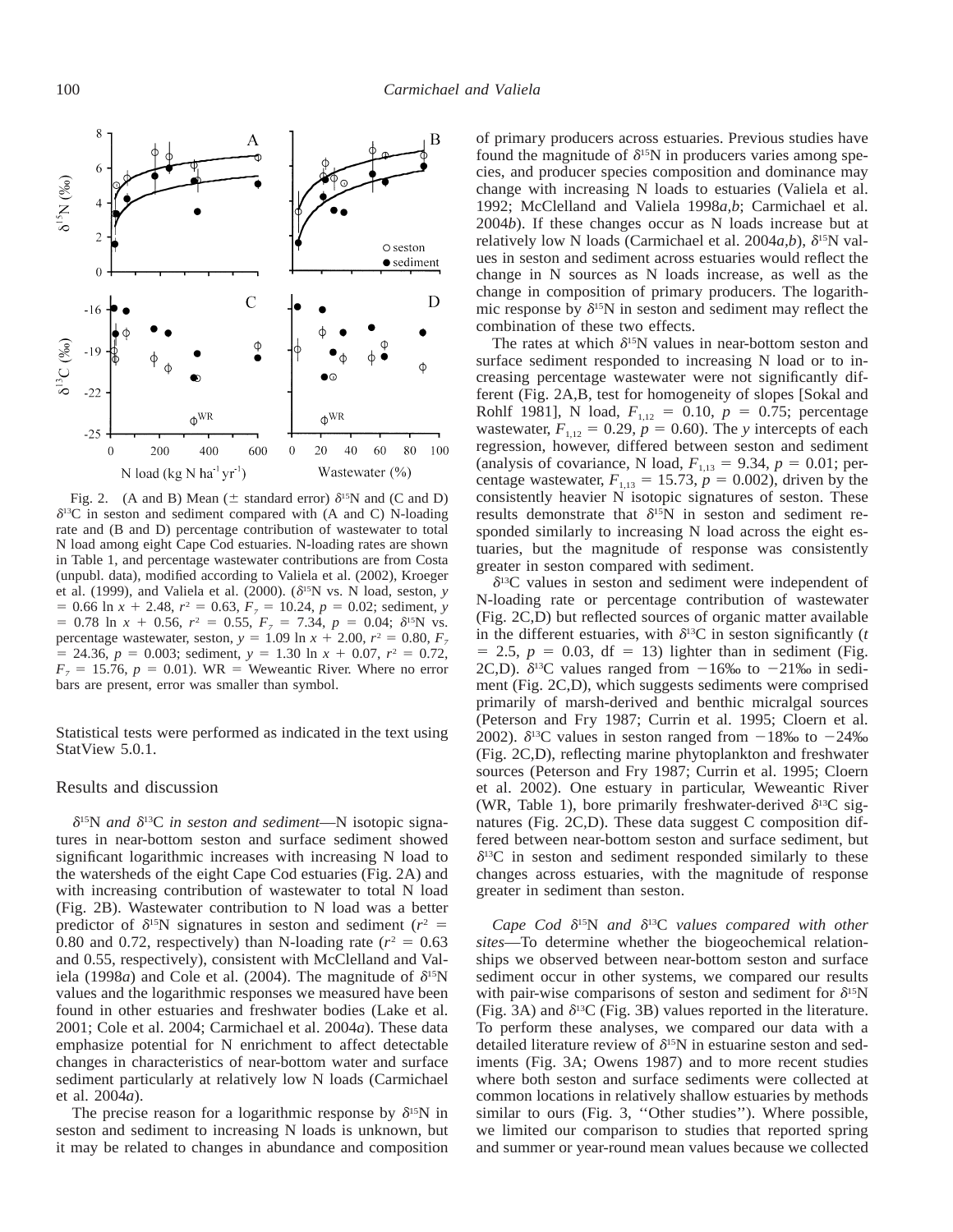

Fig. 3. (A) Mean  $\delta^{15}N$  values in seston plotted versus  $\delta^{15}N$  in sediment and (B) mean  $\delta^{13}$ C in seston versus  $\delta^{13}$ C in sediment for this study and others where ratios of both isotopes were measured for seston and surface sediment in the same location. Data from Delaware Bay, Delaware (Cifuentes et al. 1989); Waquoit Bay, Massachusetts (McClelland and Valiela 1998*b*); Las Palles, France (Riera 1998); Oosterschelde, the Netherlands (Riera et al. 2002); Lake of Sabaudia, Italy (Vizzini and Mazzola 2003); Pleasant Bay, Massachusetts (Carmichael et al. 2004*b*). Gray bars (A) show the range of  $\delta^{15}$ N in estuarine seston and sediment among over 100 data points compiled by Owens (1987). Dashed line shows 1 :1 correlation. Outliers (Sokal and Rohlf 1981) were not included in the correlation.

our samples in warmer months when sediment  $\delta^{15}N$  values may be light compared with seston (Vizzini and Mazzola 2003). Since most previous studies have not compared bottom-water seston with sediments, we were forced to compare our isotopic data with studies that collected seston at the surface or midwater. This difference, however, provided a serendipitous opportunity to determine the extent to which our results may be generalized to describe biogeochemical coupling between seston and sediment or resulting effects on estuarine food supply elsewhere.

Comparing our data in combination with data from previous studies,  $\delta^{15}N$  values in seston were significantly positively correlated with  $\delta^{15}N$  in surface sediment (Pearson's  $r$  $= 0.81$ , Fisher's *Z* test,  $p < 0.001$ ), with a majority of points falling above the line indicating a 1:1 correlation (Fig. 3A). This finding indicates that  $\delta^{15}N$  in seston and sediment increased together across different locations worldwide, but seston values were significantly heavier than sediment. The mean difference between  $\delta^{15}N$  in seston and  $\delta^{15}N$  in sediment among our estuaries (1.4  $\pm$  0.2‰) was not significantly different from the mean difference (1.3  $\pm$  0.3‰) measured between seston and sediment from the ''other studies'' shown in Fig. 3 ( $t = 0.23$ ,  $p = 0.82$ , df = 27). The gray bars in Fig. 3 show the range of  $\delta^{15}N$  signatures in seston and sediment compiled by Owens (1987). Our estuaries and those with which we compared our data were representative of this range of  $\delta^{15}N$  signatures sampled broadly.

 $\delta^{13}$ C values in seston were also significantly positively correlated with  $\delta^{13}$ C in sediment for the combination of our data and other studies (Pearson's  $r = 0.78$ , Fisher's *Z* test,  $p < 0.001$ ), with the majority of points falling below the 1: 1 line (Fig. 3B), indicating  $\delta^{13}$ C in sediment was typically heavier than seston. As with  $\delta^{15}N$ , the mean difference between  $\delta^{13}$ C in seston and  $\delta^{13}$ C in sediment among the Cape Cod estuaries we sampled (1.9  $\pm$  0.4‰) was not significantly different from the differences measured among other studies  $(1.5 \pm 0.4\%, t = 0.53, p = 0.52, df = 28)$ .

Overall, there were well-defined relationships between increasing isotopic signatures in seston and sediment among Cape Cod estuaries that were shared by similar data from other studies (Fig. 3). As in Cape Cod estuaries, data from other estuaries suggest seston and sediment changed together, but, on average, seston  $\delta^{15}N$  values were heavier and  $\delta^{13}C$ values were lighter compared with sediment (Fig. 3). These isotopic comparisons show that there is a degree of coupling between seston and sediment and that there also are consistent differences. The implications of this coupling on estuarine food supply are twofold. First, since isotopic signatures in seston and sediment changed together, foods available to consumers from seston and sediment may change concomitantly as N loads to estuaries increase. Second, the consistent differences in magnitude of isotopic signatures between seston and sediment suggest differences in composition that may make near-bottom seston and surface sediment predictably distinguishable in coastal food webs.

Accordingly, lighter  $\delta^{15}N$  and heavier  $\delta^{13}C$  values in surface sediment compared with near-bottom seston could result from the lighter  $\delta^{15}N$  and heavier  $\delta^{13}C$  values typical of benthic microalgae compared with phytoplankton (Currin et al. 1995; Cloern et al. 2002) and associated with detritus (Currin et al. 1995), which may settle and continue to decompose in sediments. Alternatively, a greater influence of freshwater sources on seston compared with sediment could also influence the pattern of isotopic signatures since terrigenous sources and freshwater phytoplankton convey lighter  $\delta^{13}C$ and heavier  $\delta^{15}N$  (Owens 1987; Cloern et al. 2002). Examining specific aspects of seston and sediment composition relative to physical and biological features of each estuary provides data to test these notions.

*Seston and sediment composition*—To determine aspects of composition that accounted for the biogeochemical coupling between seston and sediment, discern how this coupling was mediated by other estuarine features, and better define effects on estuarine food supply, we compared changes in seston and sediment composition with other estuarine features across estuaries.

*Microalgae*—Chl *a* concentration in seston and sediment increased significantly with increasing N load (Fig. 4A,C),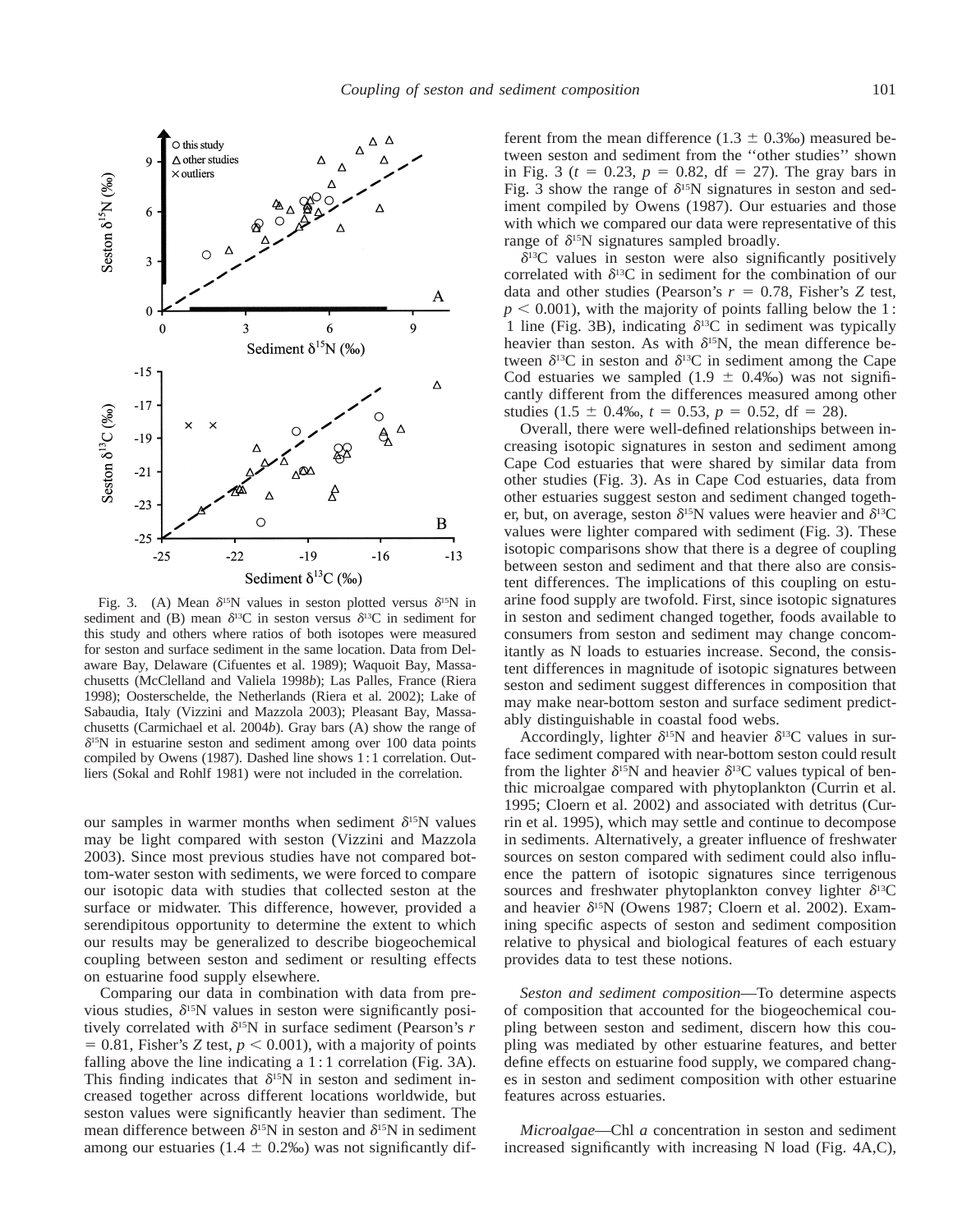

Fig. 4. Mean  $(\pm$  standard error) Chl *a* concentration in seston (A and B) and sediment to a depth of 3 cm (C and D) compared with N-loading rate to the watersheds of eight Cape Cod estuaries (A and C) (seston,  $y = 4.71 \ln x - 2.68$ ,  $r^2 = 0.74$ ,  $F_{15} = 39.72$ ,  $p < 0.001$ ; sediment,  $y = 38.77 \ln x - 9.58$ ,  $r^2 = 0.30$ ,  $F_{15} = 6.02$ ,  $p = 0.03$ ), and compared with mean salinity (B and D) at two sites within each estuary (type II regression yielded best-fit lines for seston,  $y = -1.79x + 64.06$ ,  $r^2 = 0.50$ ,  $F_{15} = 13.73$ ,  $p = 0.002$ ; and sediment,  $y = -23.16x + 746.22$ ,  $r^2 = 0.68$ ,  $F_{15} = 29.97$ ,  $p <$ 0.001). Snails  $= N$ . *obsoletus* (Table 1).

which suggests that higher N loads increased phytoplankton and benthic microalgal production in the nearshore areas we sampled. The rate of Chl *a* increase with N enrichment decreased at higher loads (Fig. 4A,C), generating a logarithmic relationship. Similar logarithmic responses to increased N loading have been measured in terms of phytoplankton production across many marine water bodies (Borum 1996). The logarithmic response of Chl *a* to increasing N loads may result from microalgae reaching their physiological capacity to use N for growth or self-shading as they proliferate (Oviatt et al. 1989; Valiela et al. 1992; Borum 1996). These data indicate microalgal biomass increased together in seston and sediment as N loads increased across estuaries.

Relationships between Chl *a* and N load were much more variable for sediment than seston (Fig. 4C), with Chl *a* concentrations in sediment lowest among estuaries of highest salinity and among sites where grazers (*Nassarius obsoletus*) were present (Fig. 4C,D, and Table 1). Chl *a* concentration in seston and sediment decreased significantly with increasing salinity (Fig 4B,D). The presence of benthic grazers did not affect Chl *a* concentration in seston (Fig. 4B). In sedi-

ment, however, all but one site where grazers were found (Table 1) fell below the regression line comparing Chl *a* concentration with salinity (Fig. 4D), indicating Chl *a* concentrations at these sites were lower than expected if no grazers were present. In fact, salinity and the presence of grazers accounted for more of the variation in Chl *a* concentration in sediments ( $r^2 = 0.68$ , Fig. 4D) than N loads alone  $(r^2 = 0.30,$  Fig. 4C), while in seston N-loading rates alone accounted for most of the variation (Fig. 4B). These findings suggest higher salinity and the presence of grazers limited microalgal biomass in sediment of some estuaries and, in part, mediated sediment composition.

Among the estuaries we sampled, larger N loads were found in locations with lower mean salinity (Table 1,  $r =$  $-0.67$ , Fisher's *Z* test,  $-2.94$ ,  $p = 0.003$ ). This finding was not surprising since land-derived N loads are transported to Cape Cod estuaries by freshwater (Valiela et al. 1992), and  $\delta$ <sup>13</sup>C signatures in seston suggested freshwater inputs were substantial in some estuaries (Fig. 2B). Salinity, therefore, may be related to the total amount of N available to producers at each site and may account for relationships between Chl *a* and salinity (Fig. 4B,D). Review of the literature reveals no clear pattern between salinity and Chl *a* concentration in sediment across estuarine systems throughout the world (Köster et al. 1997; Hopkinson et al. 1999; Thornton et al. 2002). Salinity (within the range we measured) may be an estuary-specific feature that did not have a major effect on the overall coupling of seston and sediment composition in nearshore areas of these estuaries.

Despite the potentially limiting effects of grazer abundance and associated with increased salinity at some sites, higher concentrations of Chl *a* were found at higher N loads (Fig. 4A,C), with Chl *a* concentrations 4–17 times higher in sediment than seston (Fig. 4A,C). In fact, Chl *a* concentrations in Cape Cod estuaries were within, but at the high end of, the range of Chl *a* concentrations found in seston and sediment worldwide (Lukatelich and McComb 1986; Valiela et al. 1992; Cebrián and Valiela 1999), and higher microalgal biomass in sediment compared with seston is common among coastal estuaries (Granéli and Sundbäck 1985; Lukatelich and McComb 1986; MacIntyre and Cullen 1995). Such high Chl *a* concentrations indicate that the limiting effects of high salinity and the presence of grazers were likely minor compared with production stimulated by N enrichment.

The significantly positive effect of N enrichment on phytoplankton and benthic microalgae biomass has important implications for estuarine food supply and biogeochemistry at the sediment–water interface of shallow coastal estuaries. First, increased microalgal biomass may increase the quantity of food available to primary consumers by increasing the organic load from microalgal particles and inevitably their detritus (Smaal et al. 1986; Fegley et al. 1992). Second, these changes may affect production-driven biogeochemistry (Risgaard-Petersen 2003; Tobias et al. 2003), potentially having the greatest effect on sediment processes since Nstimulated microalgal concentrations were relatively higher in sediments than seston. Third, by increasing microalgal biomass in seston and sediment, N enrichment may also alter C and N content, changing the quality of foods available to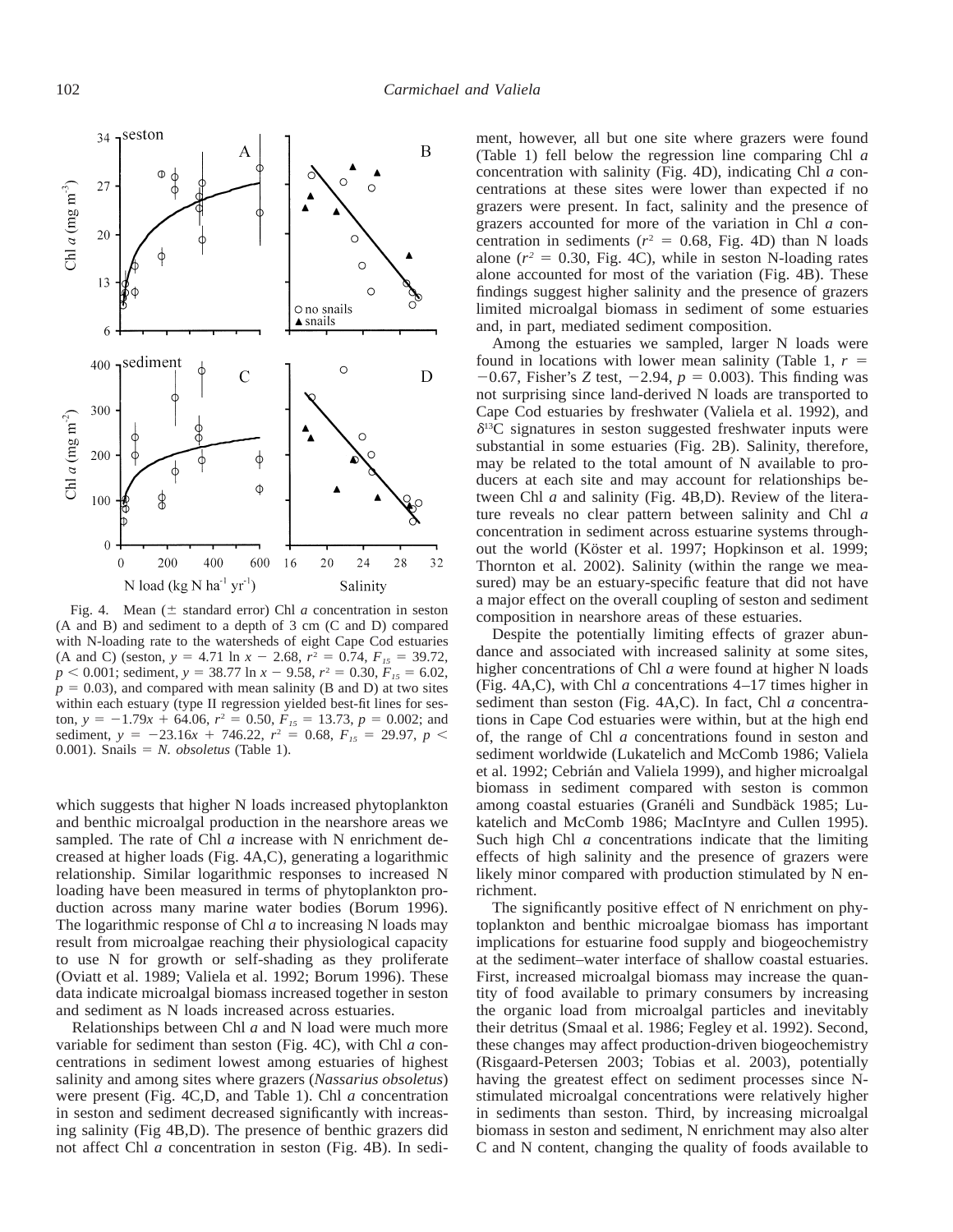

Fig. 5. Mean ( $\pm$  standard error) concentration of (A) carbon and (B) nitrogen in seston  $(L^{-1})$  and sediment  $(g^{-1})$  and  $(C)$  C:N compared with N-loading rates to the watersheds of eight Cape Cod estuaries. Outliers to the regression were determined by calculating standardized residuals according Sokal and Rohlf (1981) and were not included in regression analyses (sediment [A]  $y = 0.01x + 5.50$ ,  $r^2 = 0.67$ ,  $F_6 = 10.22$ ,  $p = 0.02$  [B]  $y = 0.001x + 0.50$ ,  $r^2 =$ 0.87,  $F_6 = 33.70$ ,  $p = 0.002$  [C]  $y = -1.21$  ln  $x + 15.66$ ,  $r^2 =$ 0.83,  $F_7 = 29.17$ ,  $p = 0.002$ ).

consumers and the abundance of C and N contributing to isotopic signatures from these sources. We related seston– sediment coupling, reflected in isotopic signatures, to the quality of benthic food resources by assessing C and N composition of seston and sediment.

*Carbon and nitrogen concentrations*—C and N concentrations in surface sediment increased significantly with increasing N load to the watersheds of eight Cape Cod estuaries (Fig. 5A,B), resulting in a significant decrease in sediment C: N as N loads increased (Fig. 5C). C and N in seston, however, were not significantly influenced by N load. These data point out significant differences in seston and sediment composition that may be related to the consistent differences in isotopic signature across estuaries.

The greater change in sediment  $C: N$  compared with seston in response to increasing N loads may have two explanations. First, Chl *a* concentrations were substantially higher in sediment than seston, which suggests that increased microalgal biomass may have accounted for the correspondingly higher C and N content in sediment (Fig. 5A,B). Second,  $C: N$  in seston decreased significantly as flushing times increased across estuaries (Fig. 6A). This relationship was highly predictive  $(r^2 = 0.88)$  and suggests greater possibility



Fig. 6. Mean ( $\pm$  standard error) C:N ratio in (A) seston and (B) sediment compared with estuary flushing time (seston,  $y =$  $-0.90x + 8.44$ ,  $r^2 = 0.88$ ,  $F_7 = 44.55$ ,  $p < 0.001$ ).

for net transport of seston particles through and out of the estuary on each tidal cycle compared with sediment (Baillie and Welsh 1980; Snow et al. 2000). Although N enrichment increased microalgal concentration in both seston and sediment, the secondary effects of this increase were better recorded in sediment, potentially explaining how changes in seston and sediment composition may remain coupled, while the magnitude of responses to nutrient enrichment differ. Greater changes in sediment composition in response to increased N enrichment, compared with seston, is contrary to studies suggesting sediments do not reliably reflect N enrichment (Granéli and Sundbäck 1985; Sundbäck et al. 1991) but are consistent with conclusions of Jørgensen (1996), who suggested sediments may be the component of coastal ecosystems most sensitive to eutrophication.

Differences in C and N content between seston and sediment also may affect estuarine food supply. C: N was significantly lower in seston compared with sediment (paired *t*test,  $t = 4.50$ , df = 7,  $p = 0.003$ ), with the greatest difference among estuaries receiving lower N loads (Fig. 5C). Although Chl *a* concentration and, hence, the quantity of organic particles may have been greater in sediment, these data suggest seston provided higher quality food to the base of the food web, with seston and sediment composition converging in quality as N loads increased (Fig. 5C). Higher C : N in sediment compared with seston is consistent with typically higher C : N ratios in detritus and sedimenting organic matter (Rice and Tenore 1981; Valiela 1995), which suggests that sediment also likely provided different specific sources of N and C to benthic food webs than seston.

Overall, our data suggest the consistent coupling between near-bottom seston and surface sediment composition was most likely driven by differences in type and concentrations of microalgae between seston and sediment. First, benthic microalgae and detritus are typically lighter in  $\delta^{15}N$  and heavier in  $\delta^{13}$ C compared with phytoplankton (Peterson and Fry 1987; Currin et al. 1995; Cloern et al. 2002), consistent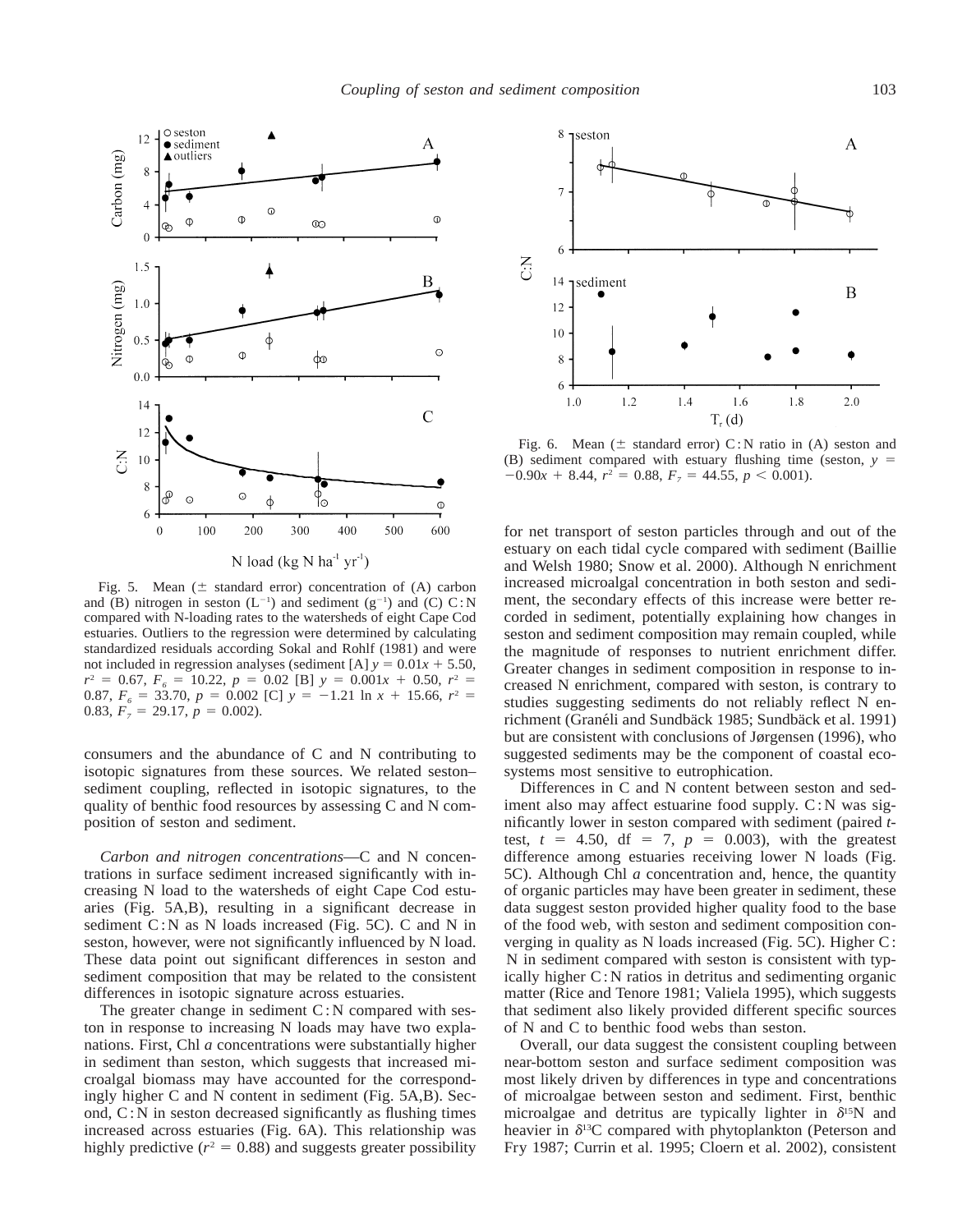with the pattern of lighter  $\delta^{15}N$  and heavier  $\delta^{13}C$  signatures found in sediment compared with near-bottom seston across Cape Cod estuaries (Fig. 2) and others (Fig. 3). Second, Chl *a* concentration was the only aspect of composition that, like isotopic signatures, changed concomitantly in seston and sediment across estuaries (Figs. 2 and 4). Third, Chl *a* concentration increased in near-bottom seston and surface sediment despite differences in estuary-specific physical and biological factors such as salinity, abundance of snails, and estuary flushing times (Figs. 5 and 6). Fourth, isotopic signatures in seston and sediment did not show a trend with other variables. For example, although different N inputs conveyed to estuaries by freshwater increased N isotopic ratios in seston and sediment across estuaries (Fig. 2), salinity did not show a trend with isotopic ratios in seston and sediment (Table 1 and Fig. 2). Subsequent changes in N and C composition, SPM, or POM either did not show a trend across estuaries or were discernable only in surface sediment (Table 1 and Figs. 5 and 6), which suggests they were not substantially related to the coupling of seston and sediment composition across locations. These comparisons suggest that microalgal biomass was the component of near-bottom seston and surface sediment substantial enough to be reflected in isotopic ratios.

There are several possible avenues by which increased microalgal biomass could lead to coupling of seston and sediment composition and, in turn, their isotopic ratios. One possibility is through resuspension of benthic microalgae (MacIntyre and Cullen 1995; Lucas et al. 2000). Resuspension, however, would likely vary among different estuaries with different tidal cycles and flushing rates (Baillie and Welsh 1980). While likely contributing to local differences in Chl *a* and organic matter concentrations (Snow et al. 2000), it seems improbable that resuspension was primarily responsible for the consistent differences we demonstrated. Another more likely possibility is coupling through biochemical processes such as the exchange of inorganic nutrients via photosynthesis (Sundbäck et al. 1991; Tobias et al. 2003) or decomposition of organic matter (Hopkinson et al. 1999; Risgaard-Petersen 2003) and diffusion of organic nutrients by microbes under anoxic conditions (Vallino et al. 1996), all of which are related to microalgal biomass. Seston and sediments in our estuaries likely provided a substantial opportunity for such biogeochemical exchanges, since microalgal production was high compared with estuaries worldwide, and sediments maintained isotopic values and C:N reflective of detritus and bacterial decomposition.

Seston–sediment coupling has definite implications for assessing estuarine food supply. First, since seston and sediment responded similarly to increased N enrichment in terms of primary production, the quantity of particles available to consumers from these sources likely increased together. The composition of those particles, however, differed between seston and sediment. These differences mean that seston and sediment ultimately may provide different quantity and quality foods to estuarine benthic consumers (Kang et al. 2003; Carmichael et al. 2004*b*) but that these features may change together among different estuaries. Second, the advantage of these differences is that they were reflected as consistent differences in stable isotopic composition that help make

seston and sediment distinguishable in food webs (Carmichael et al. 2004*b*). Thus, although seston and sediment composition is coupled, each may remain a distinct component of benthic food webs.

This study is the first to our knowledge to compare and contrast composition of near-bottom seston and surface sediment in tandem, describing coupling of seston and sediment composition and implications for estuarine food supply and biogeochemistry across estuaries receiving different N loads. Comparison of our results with studies that sampled during roughly the same times during the year, by methods similar to ours, likely reduced variation sufficiently to detect the coupling of near-bottom seston and sediment composition indicated by isotopic ratios in seston and sediment. Consistent relationships between seston and sediment isotopic composition across widely distributed estuaries suggests this coupling may be relatively independent of estuary-specific physical features. We cannot be certain to what extent specific features of near-bottom seston and surface sediment composition measured during this study may be applied more broadly to assessing relationships between seston and sediment estuary-wide, since we sampled within nearshore areas of each estuary. Our data, however, provide evidence that coupling of seston and sediment composition may exist in shallow areas of estuaries worldwide.

## *References*

- BAILLIE, P., AND B. WELSH. 1980. The effect of tidal resuspension on the distribution of intertidal epipelic algae in an estuary. Estuar. Coast. Mar. Sci. **10:** 165–180.
- BORUM, J. 1996. Shallow waters and land/sea boundaries, pp. 179– 203. *In* B. Jorgensen and K. Richardson [eds.], Eutrophication in coastal marine ecosystems. Coastal and estuarine studies. American Geophysical Union.
- CAHOON, L., J. NEARHOOF, AND C. TILTON. 1999. Sediment grain size effect on benthic microalgal biomass in shallow aquatic ecosystems. Estuaries **22:** 735–741.
- CARMICHAEL, R., B. ANNETT, AND I. VALIELA. 2004*a.* Nitrogen loading to Pleasant Bay, Cape Cod: Application of models and stable isotopes to detect incipient nutrient enrichment of estuaries. Mar. Pollut. Bull. **48:** 137–143.
- , D. RUTECKI, B. ANNETT, E. GAINES, AND I. VALIELA. 2004*b.* Position of horseshoe crabs in estuarine food webs: N and C stable isotopic study of foraging ranges and diet composition. J. Exp. Mar. Biol. Ecol. **299:** 231–253.
- CEBRIÁN, J., AND I. VALIELA. 1999. Seasonal patterns in phytoplankton biomass in coastal ecosystems. J. Plankton Res. **21:** 429–444.
- CIFUENTES, L., J. SHARP, AND M. FOGEL. 1988. Stable carbon and [nitrogen isotope biogeochemistry in the Delaware estuary.](http://www.aslo.org/lo/pdf/vol_33/issue_5/1102.pdf) Limnol. Oceanogr. **33:** 1102–1115.
- CLOERN, J. 2001. Our evolving conceptual model of the coastal eutrophication problem. Mar. Ecol. Prog. Ser. **210:** 223–253.
- , E. CANUEL, AND D. HARRIS. 2002. Stable carbon and ni[trogen isotope composition of aquatic and terrestrial plants of](http://www.aslo.org/lo/toc/vol_47/issue_3/0713.pdf) the San Francisco Bay estuarine system. Limnol. Oceanogr. **47:** 713–729.
- COLE, M., AND OTHERS. 2004. Assessment of a  $\delta^{15}N$  isotopic method to indicate anthropogenic eutrophication in aquatic ecosystems. J. Environ. Qual. **33:** 124–132.
- CURRIN, C., S. NEWELL, AND H. PAERL. 1995. The role of standing dead *Spartina alterniflora* and benthic microalgae in salt marsh